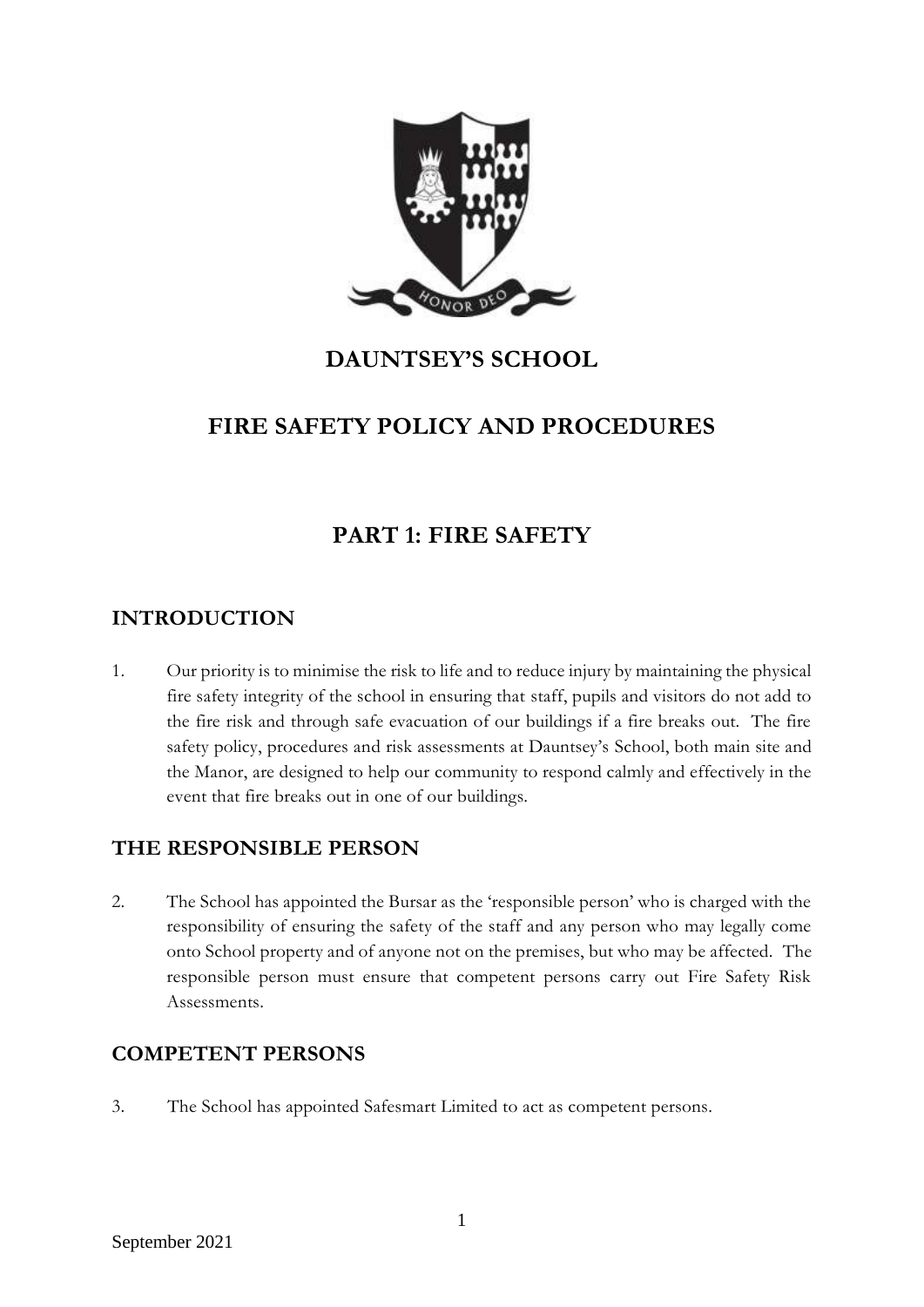# **ROLE OF THE SCHOOL FIRE SAFETY MANAGER**

- 4. The Assistant Bursar (Head of Estates and Facilities) is the designated School Fire Safety Manager, who is responsible for ensuring that:
	- The fire safety policy is kept under regular review by Governors and the SMT.
	- The fire safety policy is promulgated to the entire school community.
	- Everyone in the school (including visitors and contractors) are given clear written instructions on where they should go in the event of fire.
	- Records are kept of the fire induction training given to new staff and pupils.
	- Procedures for emergency evacuation are regularly tested and lessons absorbed.
	- Fire risk assessments are regularly reviewed and updated.
	- Fire prevention measures are meticulously followed.
	- Fire procedures and risk assessments are reviewed on each occasion that a building is altered, extended or rebuilt, or when new buildings are acquired.

# **EMERGENCY EVACUATION NOTICE**

5. All new staff and pupils, contractors and visitors are shown the Fire Action Notice for Dauntsey's School as given at Annex A. In the event of a fire, during normal school hours, all staff, pupils and visitors are to assemble in groups in an Assembly Area on the Sports Field opposite the 1895 Building. A layout of the Assembly Area is at Annex B. Between 5.30pm and 8.00am and, all day Sunday, the Assembly area is as directed by individual Housemasters/mistresses. The assembly point for each Boarding House is given at Annex C.

The Fire Evacuation Procedures for disabled staff and pupils is given at Annex D.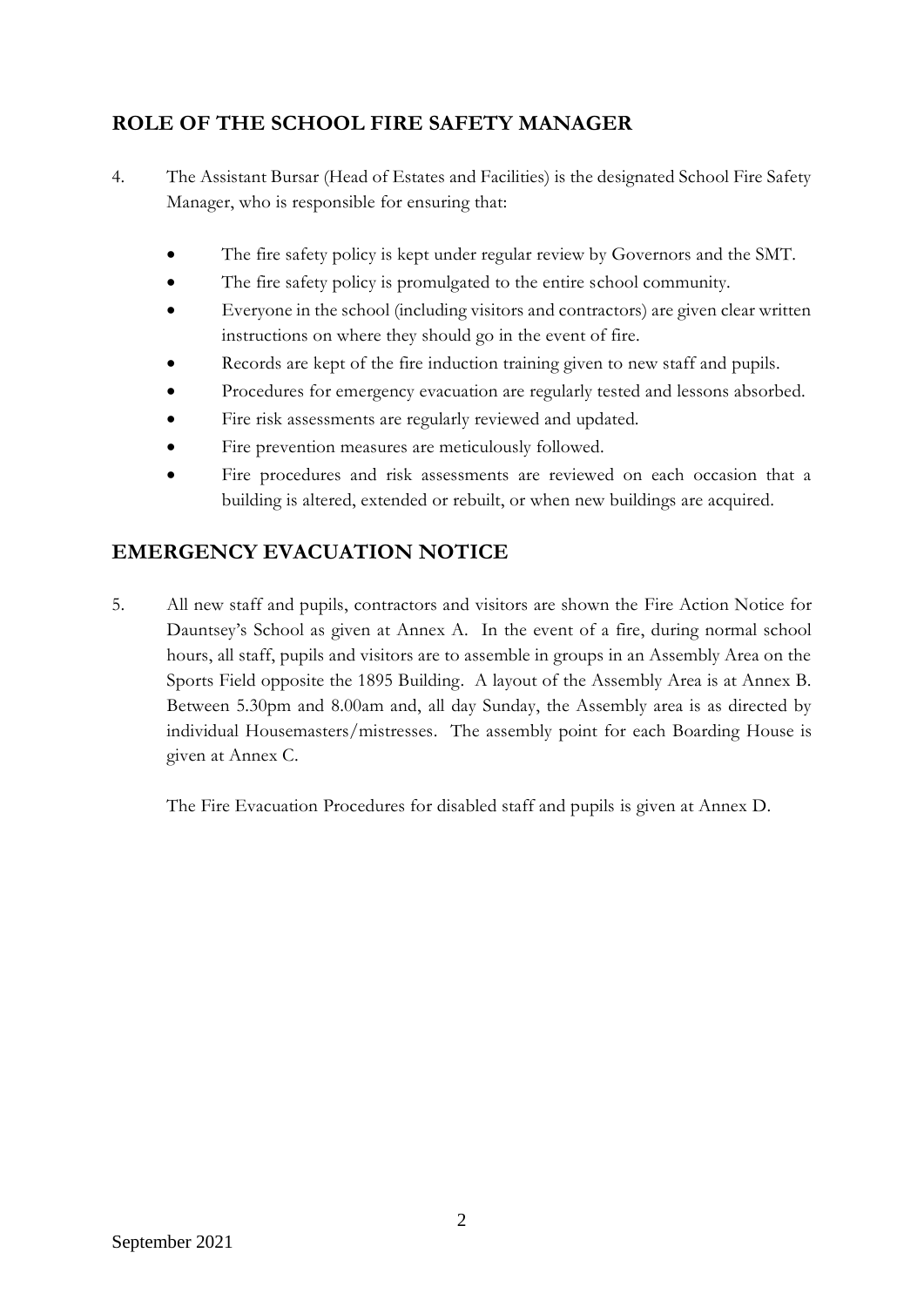# **PART 2: FIRE SAFETY PROCEDURES**

### **BRIEFING NEW STAFF AND PUPILS**

- 6. All our new staff, teaching and non-teaching alike, and all new pupils are given a briefing on the school's emergency evacuation procedures on their first day at Dauntsey's School. We show them where the emergency exits and escape routes are located, and walk with them to the outside assembly point. Fire action notices are displayed on the walls of all rooms and in all corridors, and we make certain that everyone knows what they look like, and where they should go on hearing the fire alarm. All new staff are shown how to activate the fire alarms if they see or smell a fire.
- 7. The safe evacuation of everyone staff and pupils alike, is our priority. Protecting property comes second. No one should attempt to fight a fire at the expense of their own, or anyone else's safety. We offer fire awareness INSET training. We also offer regular refresher training. No one should attempt to use a fire extinguisher before he or she has been trained in its use.

#### **DUTIES OF THE STAFF**

- 8. All staff have a duty to take reasonable steps to ensure that they do not place themselves or others at risk of harm. They are also expected to co-operate fully in complying with any procedures that the School may introduce as a measure to protect the safety and well-being of all staff and visitors.
- 9. All staff are to complete the Annual On-line Fire Assessment Training as produced by Safesmart using the Smart Log System.

#### **SUMMONING THE FIRE BRIGADE**

10. The School Reception is manned between 8.00am and 5.30pm during weekdays and 8.00am and 4.30 pm on Saturdays in term-time and between 9.00am and 12.00pm during half terms and all holidays apart from the Christmas closedown. The master panel that shows the location of all the alarm call points in the Main Building is physically located in a room to the rear of the staff pigeonholes. The School Reception is always given advance warning of all fire practices. If the alarm goes off for any other reason, all staff have standing instructions to summon the Fire and Emergency Service at once.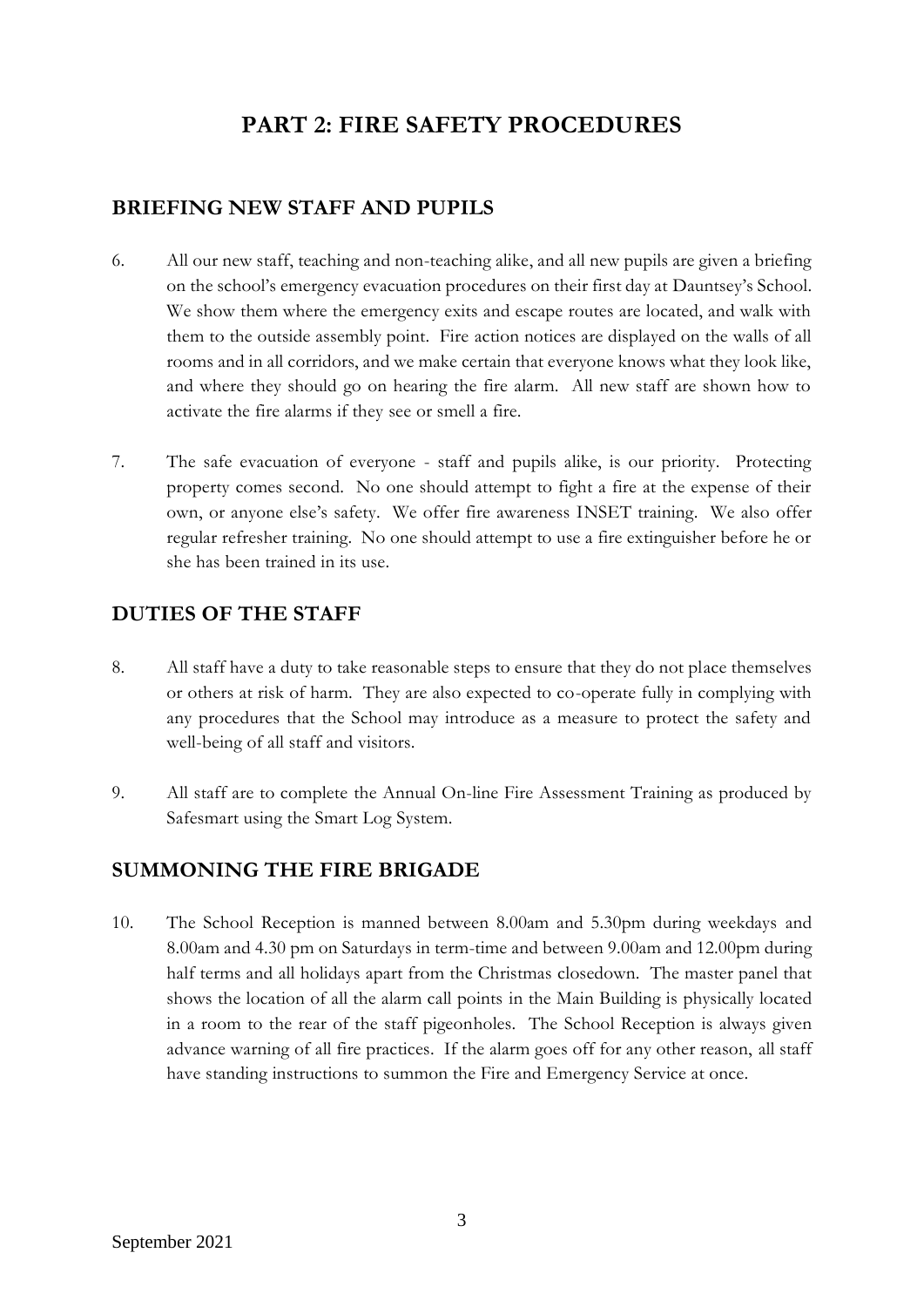11. A Bursarial staff member is on duty or on call 24 hours a day 365 days a year, including public holidays. They have standing instructions to summon the Fire and Emergency Services if the alarms go off outside the hours that the School Reception is staffed, (unless warned of a planned fire practice).

# **VISITORS AND CONTRACTORS**

- 12. All visitors and contractors are required to sign in at Reception, where they are issued with a visitor's badge, which should be worn at all times that they are on school property. They are made aware of the emergency evacuation notice and are shown the way to the assembly point.
- 13. When large numbers of visitors are at the school for open days, plays, concerts, exhibitions etc a brief announcement is made advising them of the location of the emergency exits that they should use in the event of the alarms sounding.

# **DISABLED STAFF, PUPILS OR VISITORS**

14. We have a special one to one induction on fire safety for disabled pupils and their carers and for disabled members of staff. A full fire evacuation procedure for disabled pupils is given at Annex D. The teacher of a disabled pupil will ensure that the name of the disabled person and his or her carer, together with the location of their safe refuge point, are passed to the School Fire Safety Manager as soon as he or she reaches the assembly point. It is the responsibility of the School Fire Safety Manager to ensure that this information is passed as soon as possible to the Fire and Emergency Service.

# **RESPONSIBILITIES OF TEACHING STAFF**

15. Teaching staff are responsible for escorting their pupils safely out of the building in silence and in an orderly fashion. They are responsible for conducting a head count on arrival at the assembly point, and for ensuring that the name of anyone who cannot be accounted for and, if possible, their likely location is passed immediately to the School Fire Safety Manager. It is the responsibility of the School Fire Safety Manager to ensure that this information is passed to the Fire and Emergency service as soon as they arrive.

#### **On no account should anyone return to a burning building.**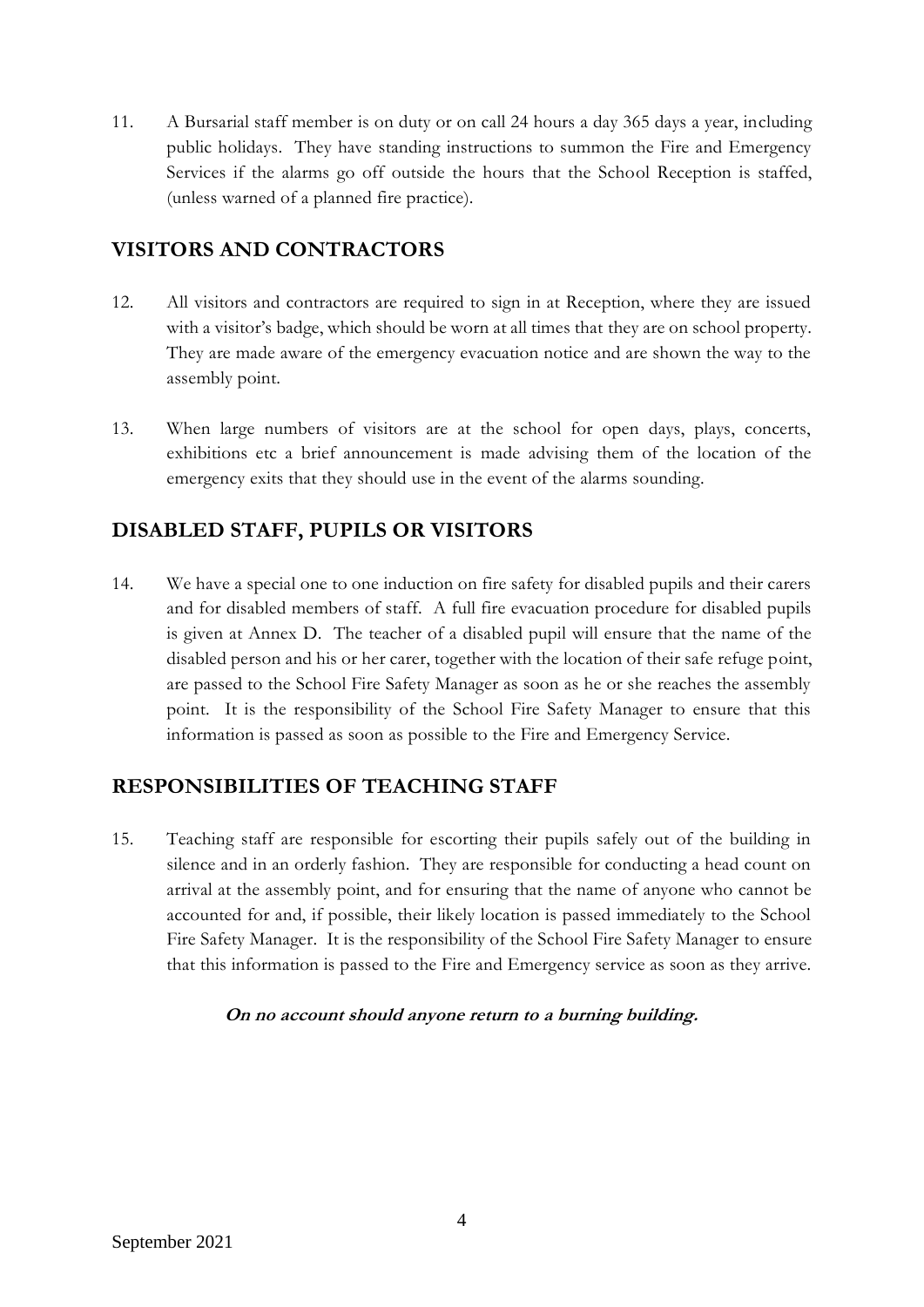# **RESPONSIBILITIES OF FIRE MARSHALS**

- 16. The Clerk of Works and the Facilities Manager are the designated Fire Marshals. Their role is to assist with the specific provisions of this policy and to:
	- Assist in evacuations.
	- Monitor, operate and reset, when appropriate, the School Fire Warning Panels.
	- Provide essential information to the Wiltshire Fire and Rescue Service.

# **FIRE PRACTICES**

17. We hold one fire practice, whole school evacuation, each year at Dauntsey's School within the first two weeks of the start of the new academic year. We also practice a nighttime evacuation of the boarding houses every term. This combined with a programme of inducting new staff and pupils with emergency escape procedures and the presence of trained Fire Wardens in every building helps to ensure that the school can be safely evacuated in the event of a fire.

# **FIRE PREVENTION MEASURES**

18. We have the following fire prevention measures in place at Dauntsey's school:

#### **a. Escape Routes and Emergency Exits**

- There are at least two escape routes from every part of all buildings.
- Fire notices and evacuation signs are displayed at every cell point, corridor and stairwell.
- Fires extinguishers of the appropriate type and smoke/heat detectors are located in every building. Fire Alarms can be manually activated by breaking a glass panel, and are automatically activated when smoke/heat builds up. Smoke control systems are located in our boarding accommodation.
- All stairs, passages and emergency exits are illuminated by emergency lighting.
- Automatic door closures that are activated by the fire alarms are fitted on doors leading onto escape routes and the biometric doors automatically open.
- The master panel for the alarm system, building 1895 (Main Building), is located in the room to the rear of the staff pigeonholes and shows the location of a fire. The Security Guard monitors the master panel for out of hours emergencies. A duplicate Fire Alarm Panel is also located in 1 Hillview. Both are fitted with an uninterrupted power supply (UPS).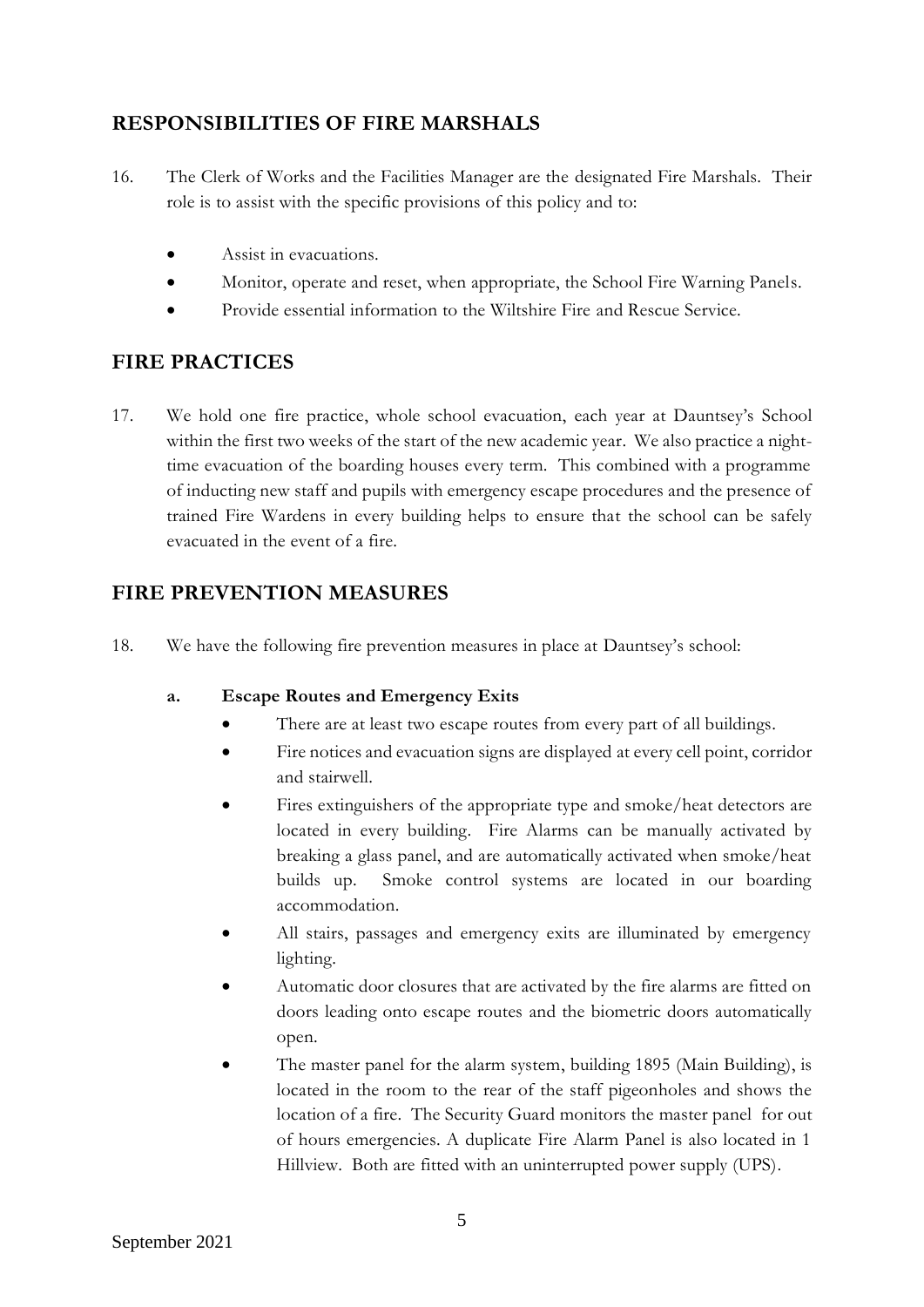- All Boarding Houses (Evans, Fitzmaurice, Jeanne and Mercers), Science Block, DT, Lower School Centre, Senior Day Boys (Hemens and Farmer), Senior Day Girls (Lambert and King-Reynolds), Tedder, Swimming Pool, Sports Hall, Memorial Hall, Cricket Pavilion, EAL, Arts School and Drama each have their own fire panel. These fire panels are not fed to a central location or duplicated in 1 Hillview.
- Alarms sound in all parts of the building where they are fitted.
- Keeping fire routes and exits clear at all times. The Caretaker is responsible for unlocking the buildings in the morning, when he removes bolts, padlocks and security devices from all emergency exits, checks that escape routes are not obstructed and that the emergency lights work, and for reporting defects. The matrons confirm on a weekly basis that all fire routes and exits are clear.
- Testing all fire alarms weekly and recording all tests and defects. This is the responsibility of the Clerk of Works, who also arranges for an approved contractor to carry out:-
	- ➢ Monthly checks of fire doors, automatic door closures and emergency lights,
	- ➢ Six monthly professional check on fire detection and warning equipment,
	- ➢ An annual service of alarms, smoke detectors, emergency lights, smoke control systems and fire extinguishers.
- Records of all tests are kept in the Maintenance Department.
- Displays in corridors, theatre scenery, stage curtains, props and gym "crash" mats are treated with fire retardant spray.
- Plans showing the location of fire hydrants, gas, oil and electricity shut off points are displayed in fire proof glass fronted display boards next to the entrance of each building and is at Annex C.
- A Fire Risk Assessment for the School has been prepared by Safesmart Limited and the results of that assessment have been implemented by the School.
- There should be no storage of bikes, equipment or other items in stairwells designated as escape routes.

#### b. **Electrical Safety**

- The School has current electrical test certificates for all its buildings. It uses NICEIC qualified Electrical Engineers to inspect and maintain its electrical installations all of which are RCB protected and meet the requirements of BS7671 IEE wiring regulations.
- Regular portable appliance testing takes place on an annual basis.
- Records of all tests are kept in the Maintenance Department.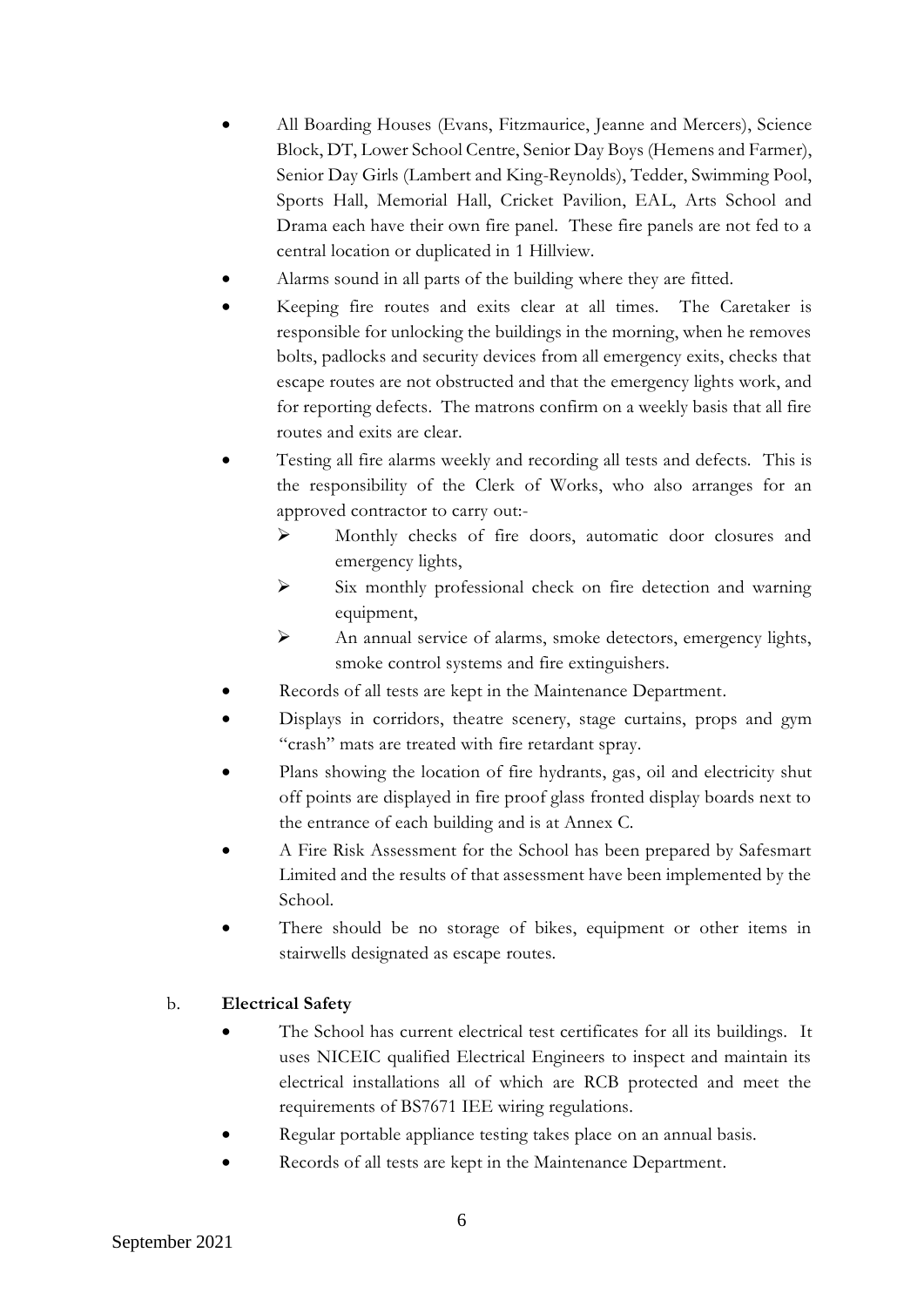- The Caretakers check that all Scientific and DT equipment is switched off at the end of the school day.
- All computers, projectors, printers and electronic whiteboards have been set to switch off automatically every evening, during holidays and at weekends.

#### **c. Lightning Protection**

All lightning protection and earthing conforms to BS 6651-1999. It is tested by a specialist contractor. Records of all tests are kept in the Maintenance Department.

#### **d. Gas Safety**

- All gas appliances (boilers, kitchen equipment, etc) are regularly maintained and serviced by Gas Safe Registered Engineers. Records of all tests are kept in the Maintenance Department.
- All kitchen equipment is switched off at the end of service.
- All laboratories are checked daily to ensure that the central gas supply is turned off.

#### **e. Safe Storage**

We ensure that flammable materials used in teaching or maintenance are locked in purpose-made, flame-proof containers at the end of every day.

#### **f. Rubbish and Combustible Materials**

- Flammable rubbish is stored away from buildings in the secured rubbish compound.
- Combustible materials used in teaching, catering, maintenance, grounds and caretaking are stored in flame proof cupboards.

# **FIRE DURING PUBLIC AND INTERNAL EXAMINATIONS**

- 19. In the event of a fire alarm sounding during Public or internal examinations the Invigilator is to:
	- Instruct the students to stop writing and make a note of the time.
	- DO NOT ALLOW THE STUDENTS TO SPEAK TO EACH OTHER.
	- Instruct the students to exit the Examination Room via the fire exits.
	- Collect the attendance/seating register from the board at the front of the Examination Room.
	- Invigilators shall exit with the students and ensure that silence is maintained.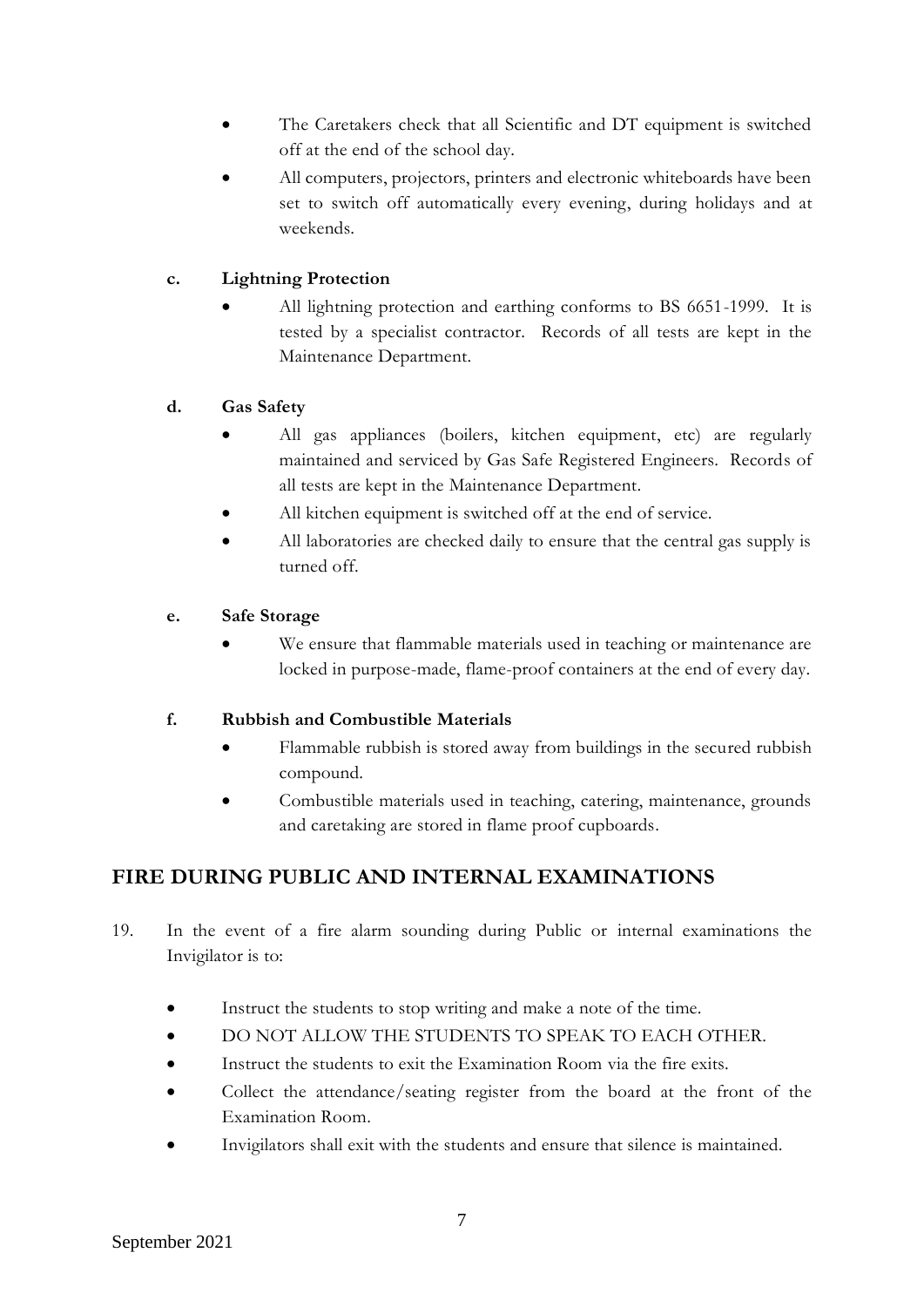- Any student with limited mobility will be seated near a Fire Exit and should exit with their named invigilator.
- Students and invigilators to make their way to a holding area opposite the Sports Pavilion at the front of the School.
- The Examinations Manager will check that all students and staff are present and report to the Fire Safety Manager.
- Invigilators are to remain with students at all times to ensure that the confidentiality of the examination is not compromised.
- Students and invigilators are only to return to the examination room when instructed to do so.

# **LETTING OR HIRING THE SCHOOL**

20. Our standard contractual terms, that we use for letting and hiring the school, covers fire safety and specifies that the hirer should certify that he/she has read and understood the school's fire safety policy and procedures. A security guard is always on duty when the school is let or hired for an outside function or event.

# **PART 3: FIRE RISK ASSESSMENT**

- 21. The School's Fire Risk Assessment meets the requirements of the Regulatory Reform (Fire Safety) Order 2005 (the FSO). Specifically it identifies:
	- The Hazard.
	- The people at risk.
	- The measures to evaluate, remove, reduce and protect from the risk.
	- The measures needed to record, plan, inform, instruct and train people in risk reduction or removal.
	- The arrangements for reviewing the assessment.
- 22. Generic risk assessments are used for classrooms; but individual ones are produced for corridors, stairs, kitchens, laboratories, workshops, etc.
- 23. Safesmart Limited will conduct an annual review of the School Fire Risk Assessments. They should also be carried out if there has been any significant change in the physical layout of a building or staircase or a change of use, or new buildings are built and added.
- 24. The Fire Safety Risk Assessments must take into consideration everyone who may come on our premises, whether they are employees, visitors or members of the public.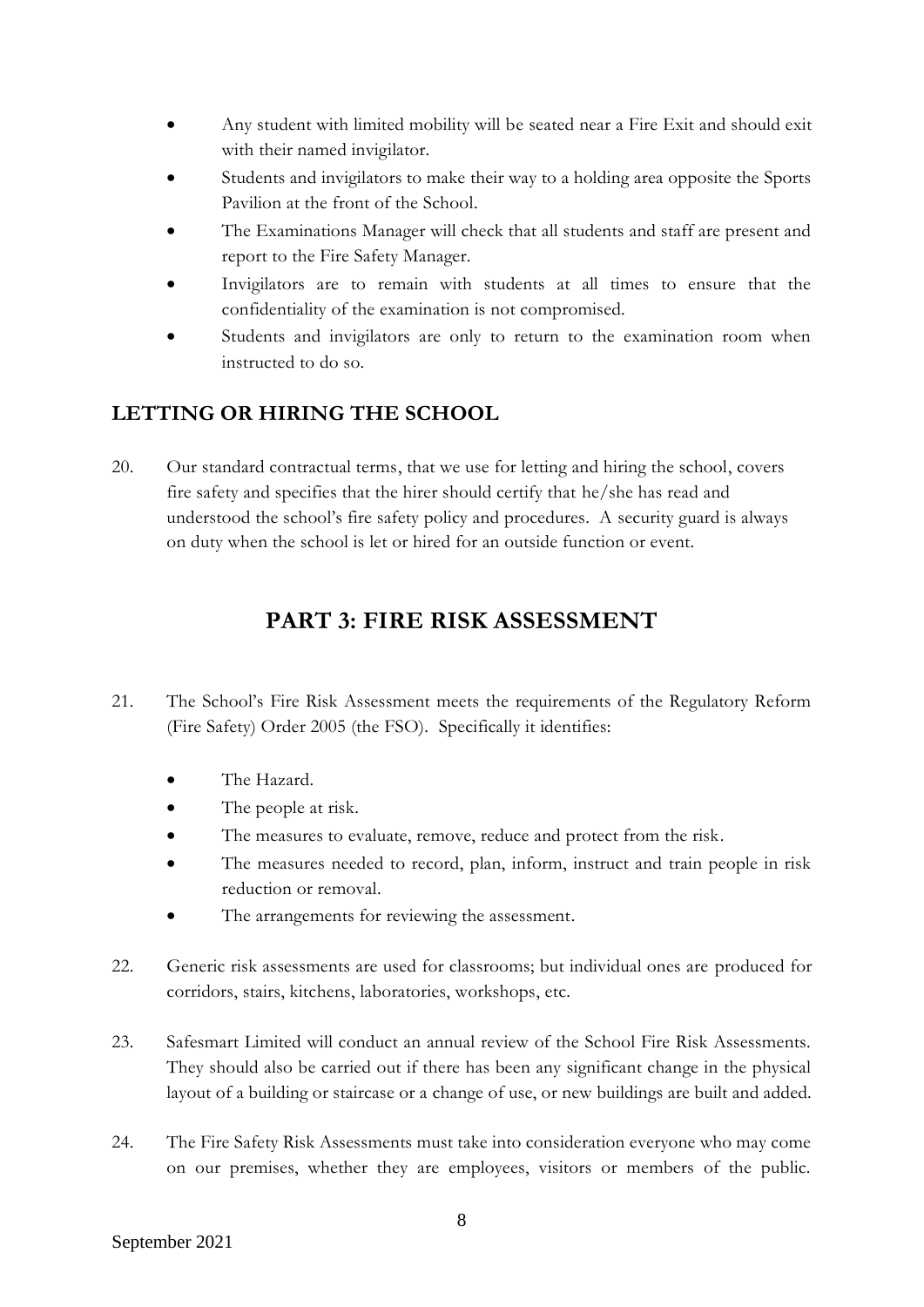Particular attention will be paid to people who may have a disability or anyone with special needs. Heads of Departments have a duty to identify all hazardous substances and other potential or actual hazards and to make this information available to those who carry out the risk assessments. A 'five step' approach will be taken as follows:

- Identify potential fire hazards in the workplace.
- Decide who might be in danger, in the event of a fire, in the workplace or while trying to escape.
- Evaluate the risks arising from the hazards and decide whether the existing fire precautions are adequate or whether more should be done to remove the hazard or to control the risks.
- Record findings and details of the action taken as a result.
- Keep the assessment under review and revise it when necessary.

#### **PART 4: FIRE RISKS ASSOCIATED WITH HAND GELS**

- 25. HSE guidance has noted that during the coronavirus (COVID-19) pandemic, there is increased demand for hand sanitiser and surface disinfectant products. To be effective alcoholbased hand gels should contain at least 60% alcohol and it is acknowledged that they are potentially flammable, but that they require an external source of ignition to catch fire.
- 26. A significant number of hand gel dispensers have been installed around the School and they are in specially designed dispensers with cartridges containing the gel that are sealed to the surrounding atmosphere and, therefore, they do not allow the alcohol to evaporate into the air. The contents of the dispensers are activated either manually or automatically and only allow a prescribed amount of gel to be released at any one time. All our hand gel dispensers are in corridors or individual rooms.
- 27. The National Fire Chiefs Council have stated that the
	- The alcohol in the sanitiser would need to be open to the air in order to evaporate, if the container was sealed it is unlikely that alcohol would escape into the atmosphere.
	- The boiling points of the materials in hand sanitiser would need very high temperatures in the surrounding area to vaporise these common alcohol products.
	- The vapours would need to reach a Lower Explosive Limit in order to form an ignitable mixture; this would result in a "flash" when ignited rather than produce a sustained fire likely to ignite combustible materials.
- 28. The alcohol-based hand sanitisers are stored away from all heat and ignition sources, including sparks; open flames; any type of electrical outlets, switches, or equipment.
- 29. Within the Science Department no hand gels are used within the laboratories.
- 30. Within in the kitchens the hand gel dispensers are situated away from all sources of open flame.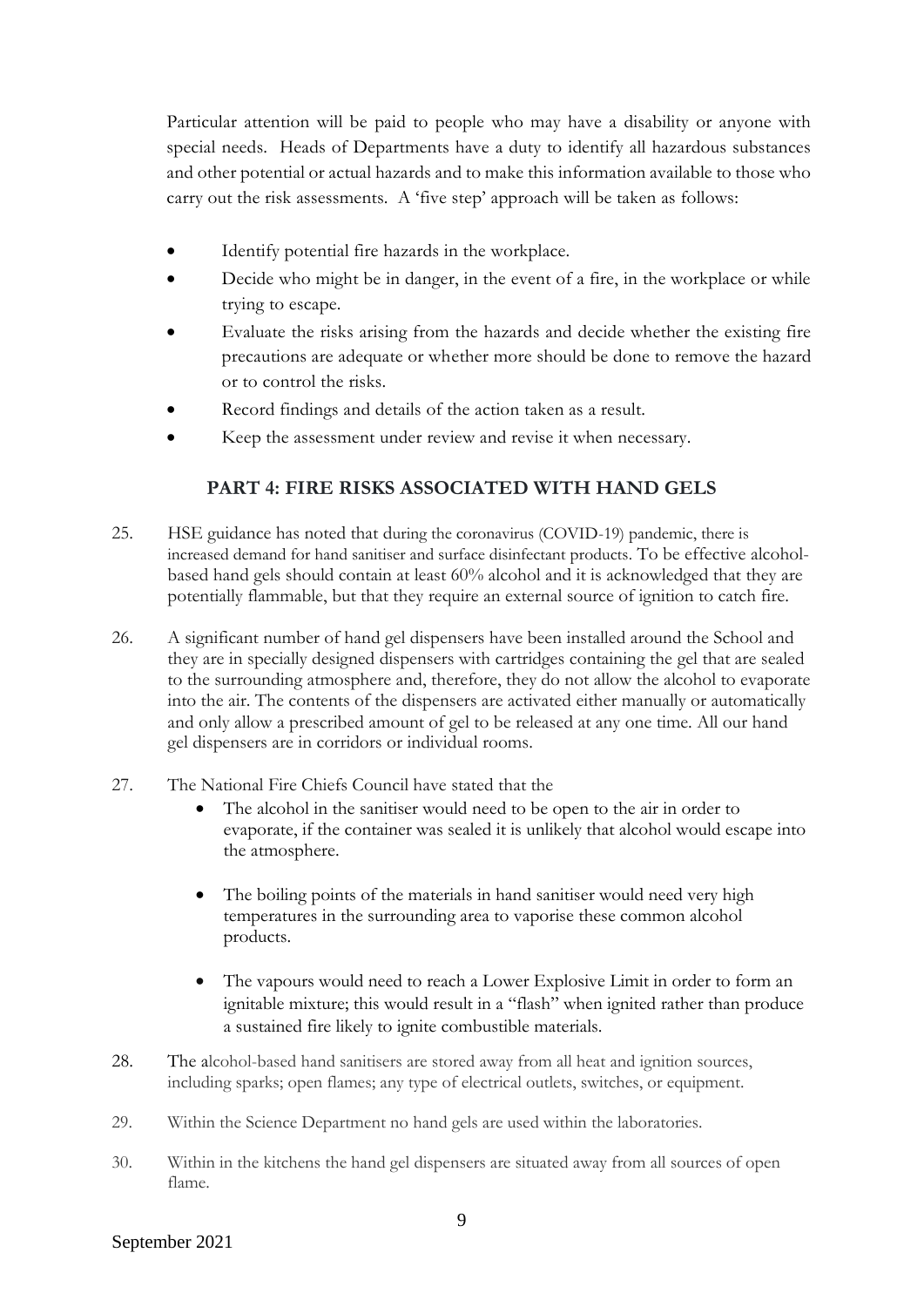The policy statement will be regularly reviewed annually.

Bursar

Annexes:

- A. Fire Action Notice
- B. Layout of Assembly Area.
- C. Boarding House Assembly Area and Location of Water Hydrants, gas, electric and oil shut off points.
- D. Fire Evacuation Procedure for Disabled Persons.

Review Date: September 2021 Next Review: September 2022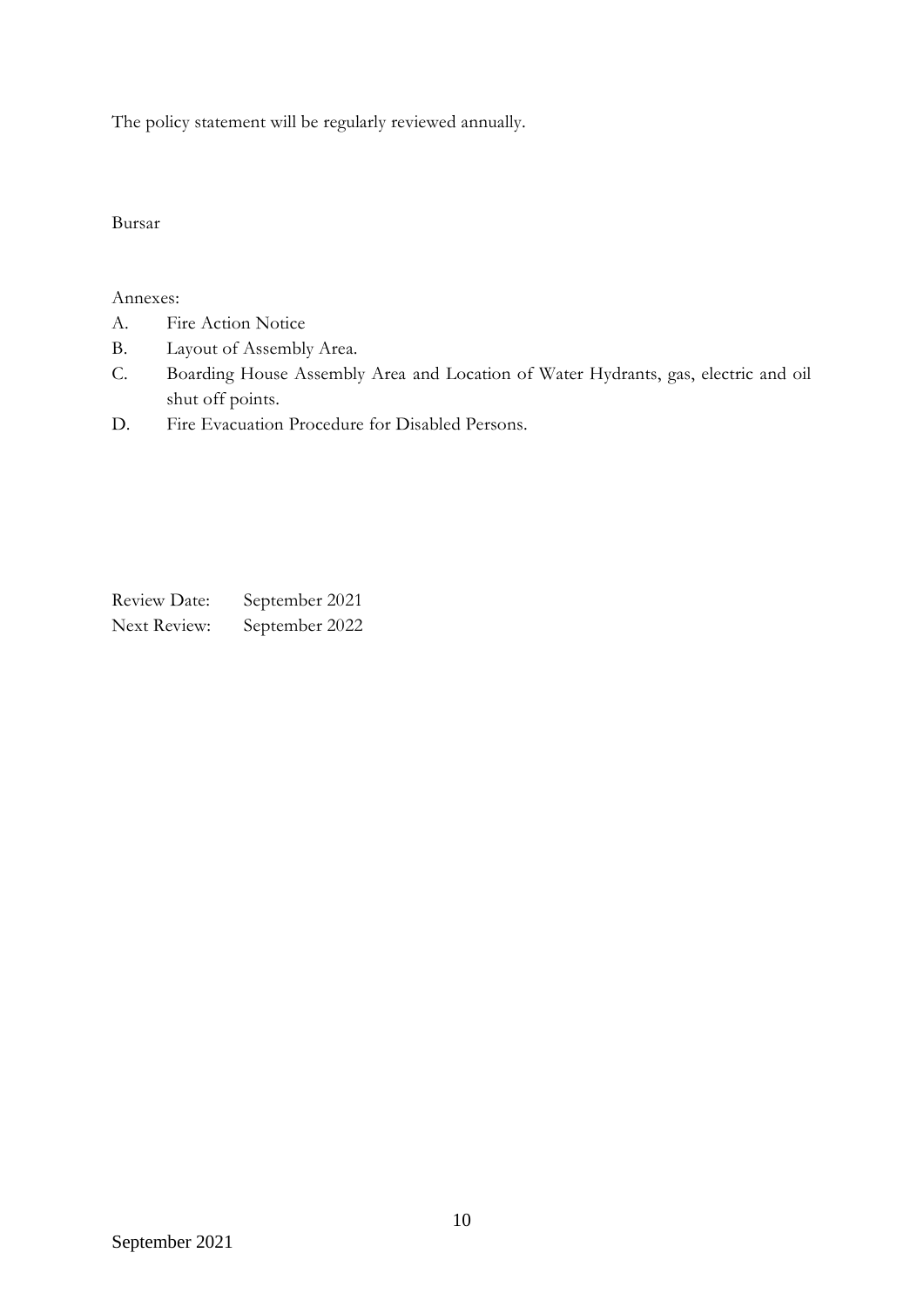# **FIRE ACTION NOTICE DAUNTSEY'S SCHOOL**

- Activate the nearest fire alarm
- Call 9-999 and ask for the Fire Service
- During working hours call Reception (Dial 0)
- Report the alarm to the Duty Staff (07976 656797)
- Leave the building and proceed to the Assembly Point

# **On hearing the alarm:-**

- Leave the building by the nearest exit
- Close doors behind you
- Go to the Assembly Point

# **The Assembly point for this building is:**

# **Front of School - Sports Field**

- Do not use lifts
- Do not stop to collect belongings
- Do not return to the building for any reason unless authorised to do so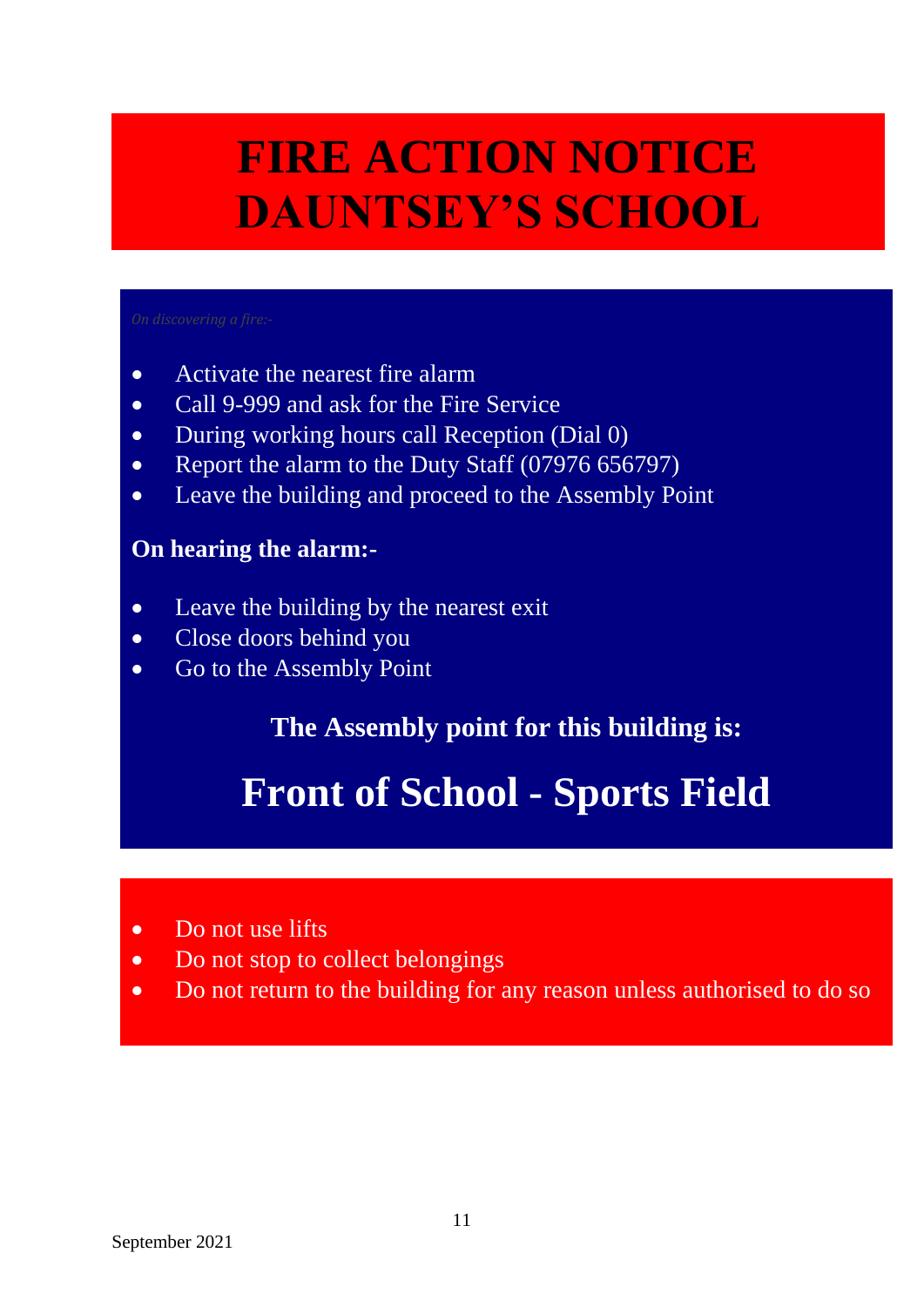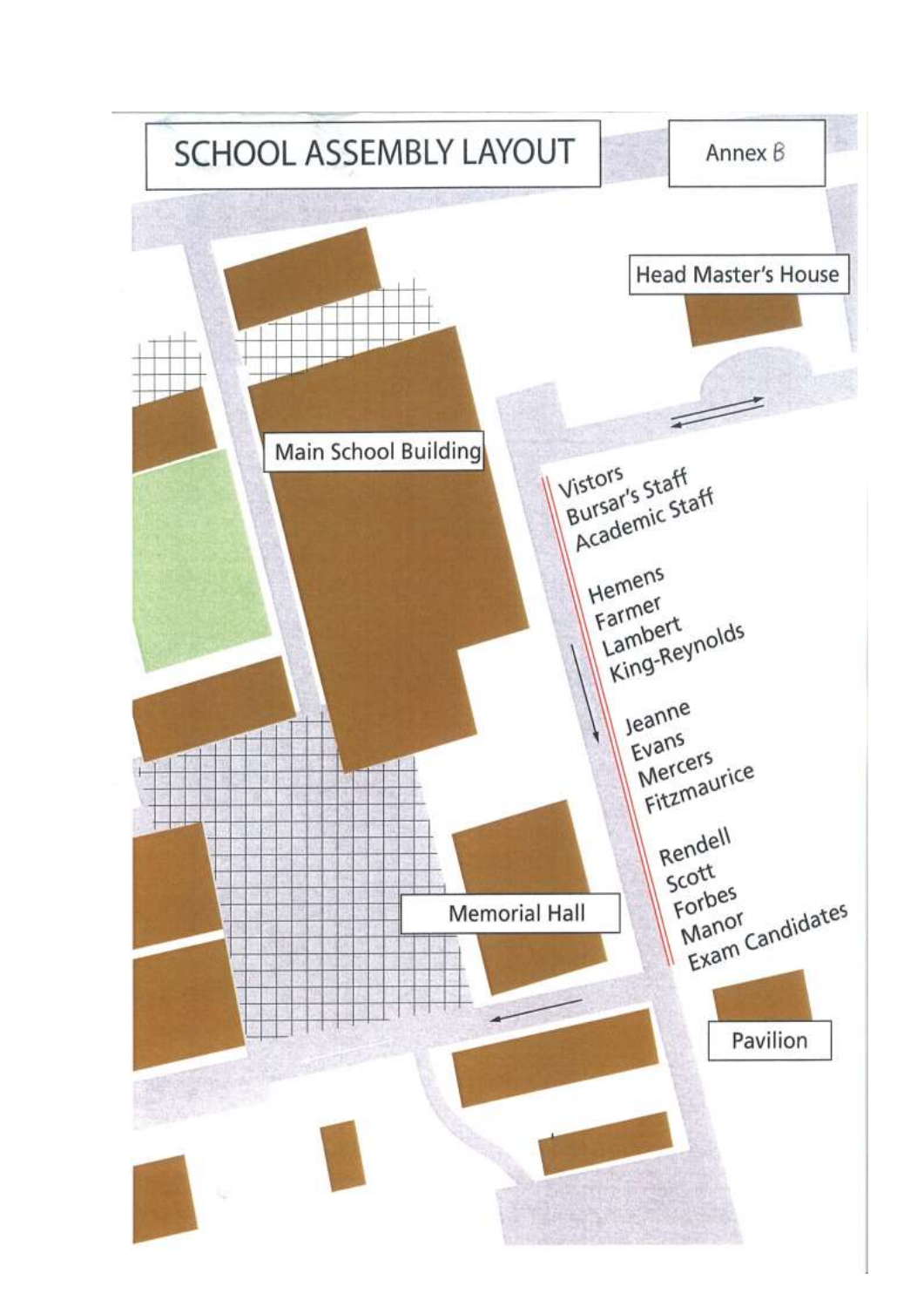